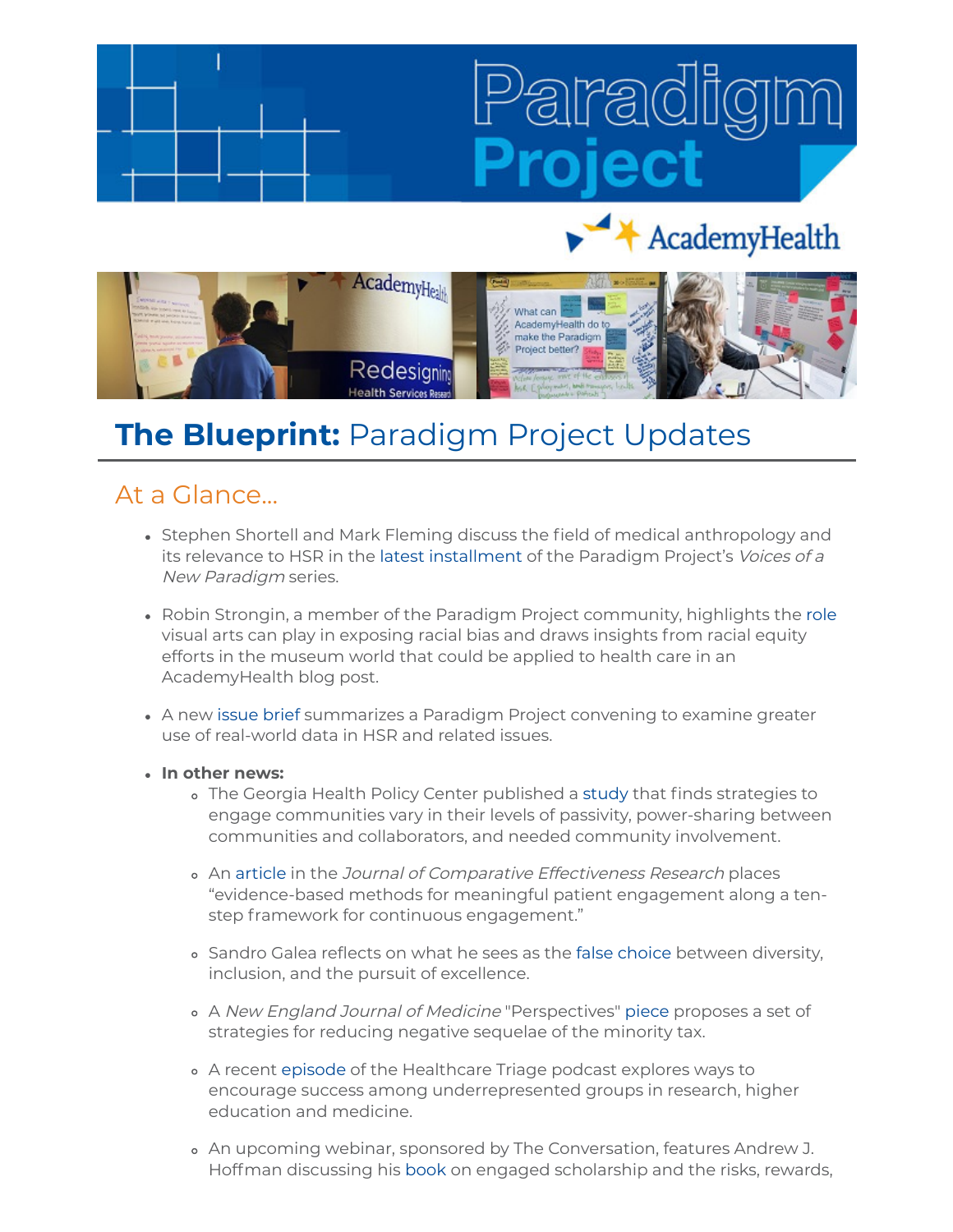and responsibilities of researchers bringing their work into the public sphere. Tuesday, June 22 at 5:15-6:15 p.m. ET. Space is limited. Register [here](https://us02web.zoom.us/webinar/register/WN_kZpdgB5dQfaoNeyCmfiAqA).

- "Scientific publishing needs to stop treating error-checking as a slightly inconvenient side note and make it a core part of academic research." A STAT [op-ed](https://www.statnews.com/2021/06/08/scientific-publishing-new-weapon-for-the-next-crisis-the-rapid-correction/) urges greater use of "rapid correction."
- o A [commentary](https://www.theatlantic.com/science/archive/2021/05/xkcd-science-paper-meme-nails-academic-publishing/618810/) from The Atlantic argues that a recent, satiric comic strip actually captures many truths about the research enterprise.



## Latest Paradigm Project Updates

In the Paradigm Project's [latest installment](https://academyhealth.org/blog/2021-05/medical-anthropologys-role-shifting-paradigm?utm_medium=email&utm_source=rasa_io&PostID=30102885&MessageRunDetailID=5177494357) of *Voices of a New Paradigm*, Stephen Shortell, Ph.D., M.P.H., M.B.A., professor of health policy and management emeritus at the University of California, Berkeley School of Public Health, and Mark Fleming, Ph.D., assistant professor of health and social behavior at the University of California, Berkeley School of Public Health, discuss the field of medical anthropology and how it can be used to examine patient-centered research and power structures within the field of HSR.

A new Paradigm Project blog post similarly looks outside the health care field for inspiration in reimagining health services research. Robin Strongin, previously an AcademyHealth Senior Scholar and active member multiple Paradigm Project Design Teams, highlights the [role](https://academyhealth.org/blog/2021-05/using-arts-address-racism-health-care) visual arts can play in exposing racial bias and draws insights from racial equity efforts in the museum world that could be applied to health care.

Finally, as AcademyHealth's Paradigm Project continues to use human-centered design and other tools to identify ways to increase the relevance, timeliness, quality, and impact of HSR, integrating conversations about real-world data, community engagement, and participation will be critical. A [recent issue brief](https://academyhealth.org/publications/2021-06/new-issue-brief-offers-ways-leverage-real-world-data-hsr) summarizes a meeting of researchers and research users that took place virtually on February 24-25, 2021, titled "Complex Data and New Methods: Emerging Opportunities for Health Services Research." The meeting was convened by the Paradigm Project to examine greater use of real-world data in HSR and related issues, including safeguarding against the introduction of racial and other biases; addressing privacy concerns; establishing data standards; developing data resources as public goods; and helping researchers gain needed skills to design and conduct studies and interpret and disseminate findings.

Other key topics discussed include:

- Using nontraditional data sources and artificial intelligence methods alongside traditional HSR approaches to answer questions related to health care costs, quality, and access.
- Tapping real-world data sources to untangle the causal inference of policy and practice interventions on heterogeneous subgroups.
- Preparing the HSR infrastructure, including academia, research funding, and peerreviewed publications, to capitalize on the promise and avoid the pitfalls of realworld data.